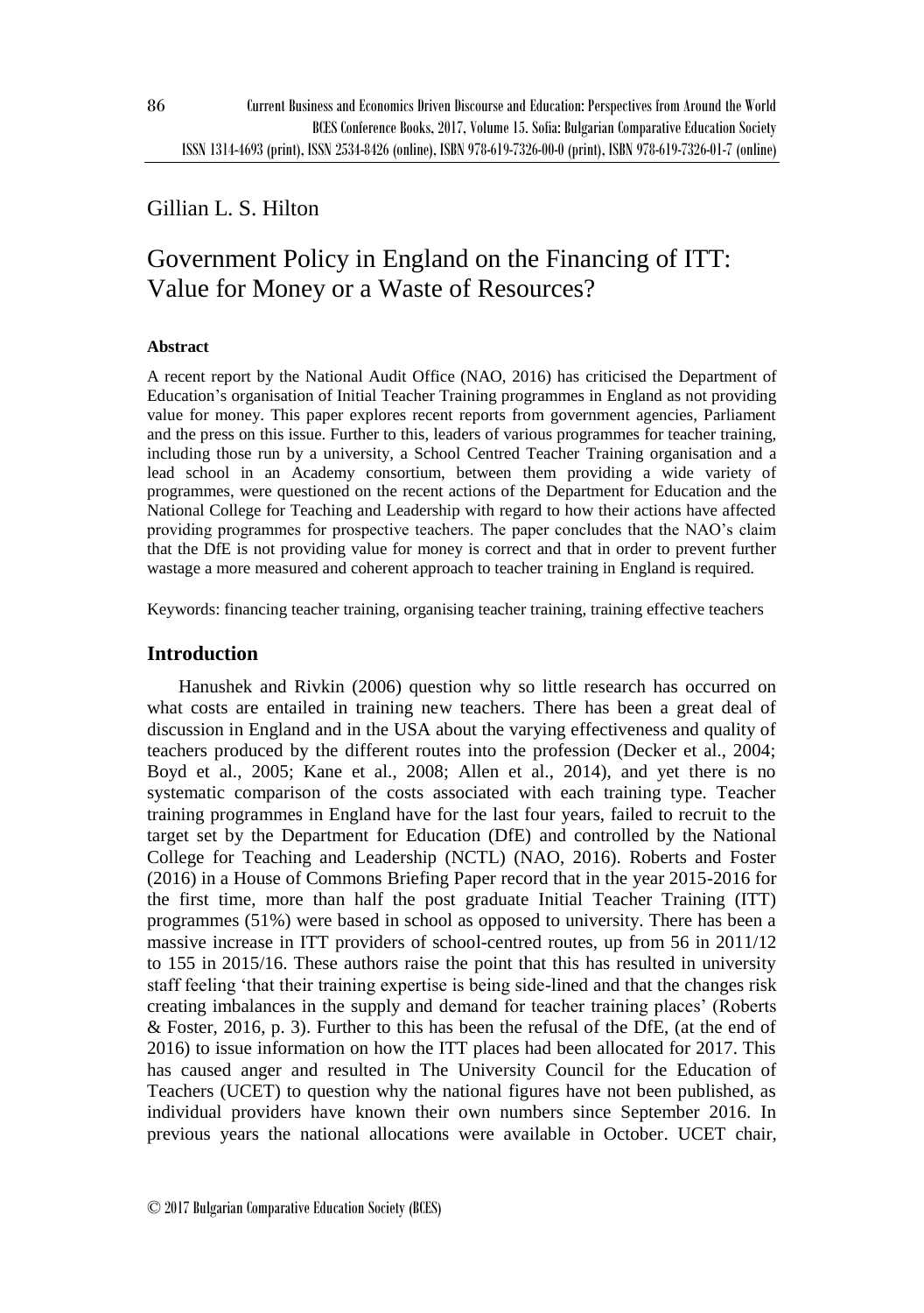Nobel Rogers accused the government of covering the specific recruitment figures in a 'veil of secrecy' (Ward, 2016, no page).

The move to the domination of school-centred programmes had come about as a result of the introduction of School Direct (SD) programmes after 2010, rising from the belief by the then Secretary of State for Education that teaching is best learned at the feet of a master, not from theoretical input from university staff (TES, 2010). However, SD has not recruited to target and the whole training process is further complicated by the tremendous rise in providers of ITT programmes, resulting from the change from university based to school centred programmes. The inspection of those programmes is a cause for concern, as it is resulting in ever increasing costs. Since 2010 there have been significant changes in ITT programme provision with a marked increase in numbers of trainees following the Teach First (TF) route, initially in secondary schools, followed by an expansion into the primary sector. In these programmes top graduates from 'good' universities are given intensive six week preparation programmes, then put into schools in 'difficult' areas and supported for two years while they work to gain qualified teacher status. After this service they can move to other careers or may expect rapid promotion in schools.

Funding as a result of these changes has been targeted towards programmes where schools are at the forefront. In addition, more financial support was targeted at specific shortage subject areas such as secondary physics, computing and maths which has also been strongly criticised by NAO (2016), as there is no independent evidence that these payments actually result in trainees being recruited and then taking up teaching jobs after qualifying. These concerns are set against the knowledge that school budgets are reducing and pupil numbers rising. An answer to a parliamentary question revealed that more than one thousand Local Authority schools and one hundred Academy Trusts are in debt and head teachers have to spend large amounts of money, that they cannot afford, in attempts to attract staff (Coughlan, 2016).

The main routes provided for potential trainees are, School Direct (SD) (salaried and unsalaried), Teach First (TF salaried), School-centred initial teacher training (SCITT) offering PGCE and/or SD routes, consortia of schools led by a lead teaching school offering SD and TF, Higher Education Institutions (HEI) offering the Postgraduate Certificate in Education (PGCE), SD and Bachelor degrees (BEd/BA) and SD.

A rising tide of criticism directed at the DfE and NCTL was targeted at the costs of financing the constant changes and the confusion the repeated interference of these two bodies was creating for providers of ITT. The DfE (2015) produced the following figures: new trainees in 2015/16 in England, 28,148 to post graduate programmes, including TF numbers (included in the overall figures for the first time). This is a rise from the academic year 2014/15. There were also 5,440 undergraduates, compared with 5,936 in the academic year 2014 to 2015. The cost of training new teachers for English schools was estimated by DfE at £700 million per annum. Despite this expenditure, vacancies are rising and schools finding it difficult to appoint and retain teachers with a rising tide of resignations from the profession. The year 2015/16 saw 6% of training places for post graduates unfilled, with specific areas of real problems, for example a 29% shortfall of trainee physics teachers. The recruitment round for 2016/17 has shown an overall reduction of two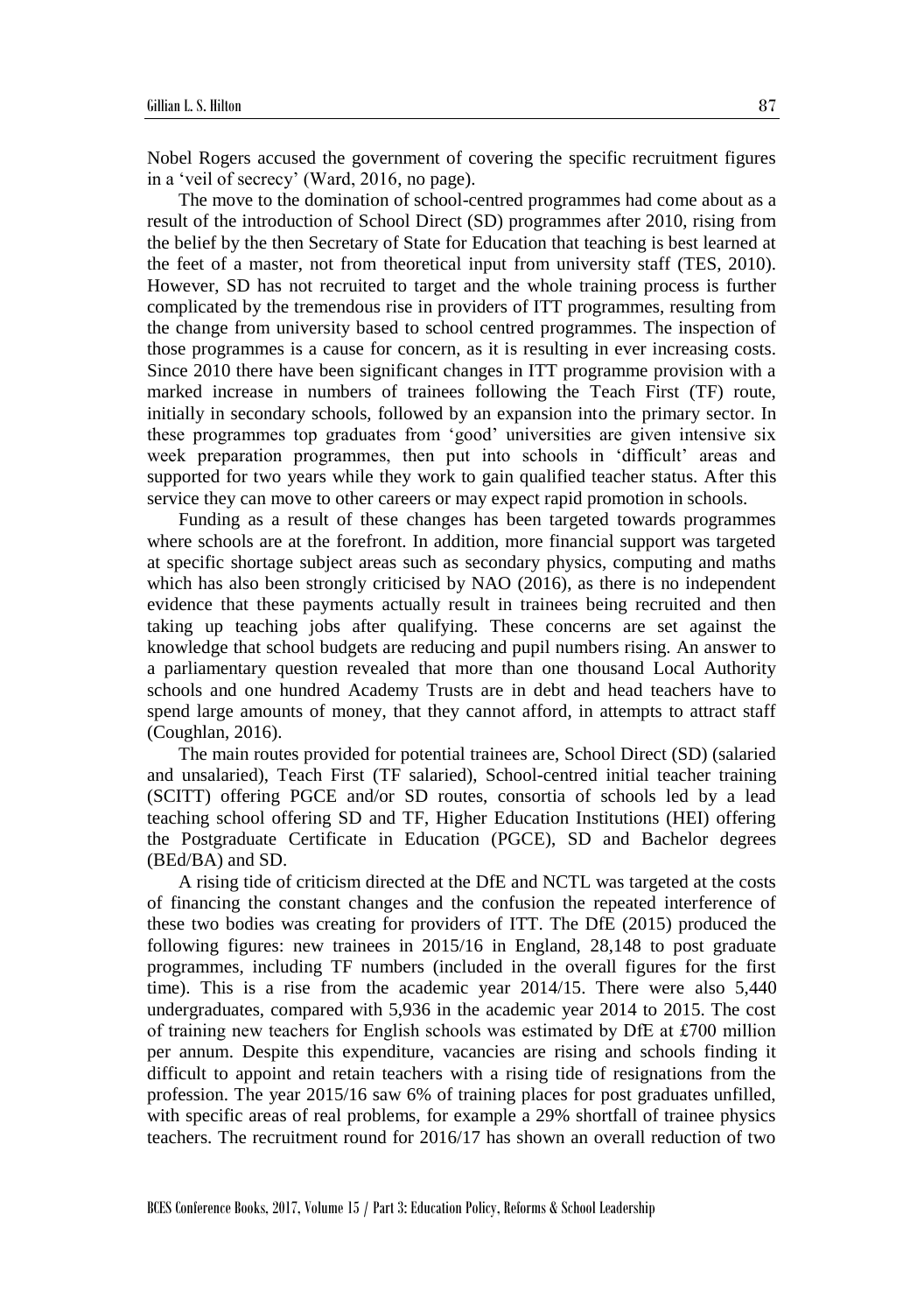percent in those beginning training programmes. Although primary recruited to target, there were fewer applications and take up of secondary subject places in a wide range of subjects, including those part of the English Baccalaureate (EBacc) subjects, down five per cent and considerably more in the non EBacc subject areas (George, 2016).

# *Costs of ITT routes and benefits to schools*

A report by the Institute of Fiscal Studies (IFS) on ITT costs (Allen et al., 2014) had pointed to the great variance in the costs of training around 20,000 new teachers annually, related to the different routes offered. Costings arise from 'a combination of student finance (tuition fees and maintenance loans and maintenance grants) and direct grant funding' (Allen et al., 2014, p. 1). These vary in different parts of the country and the subject and degree classification of the trainee. The IFS claimed that the 2014 report was the first evidence presented as to the cost effectiveness of the different routes into teaching and that no particular route attracted the 'best' most effective candidates. The average cost to government at the time of the IFS report for providing this student finance was large (between £13,000 and £18,000 per trainee for postgraduate ITT and between £10,000 and £27,000 for undergraduate ITT) (Allen et al., 2014, p. 2). Student loan finance is available for tuition fees and living costs to be repaid with interest, whilst working (DfE, 2016). However, the majority of teachers will never pay off the loans (undergraduate and post graduate) before they are written off (Allen et al., 2014). Non-salaried routes cost less than those paying a salary as for some trainees, the school contributes to the earnings of the trainee and student loans are not available for salaried trainees. TF is the most expensive route into teaching and the one with the highest drop-out rate as only two years; service is demanded. Reform, a right wing think tank claims that TF provides 7% of new secondary teachers but consumes 11% of training costs (Hazell, 2017). In addition for all routes, there is the cost of staff time to mentor, support, observe and provide feedback to trainees. This is calculated at around eighty to one hundred pounds weekly for each trainee in term time.

An initiative introduced by the government as a pilot project at the beginning of 2016 the *National Teaching Service* (GOV.UK, 2016), attempted to recruit one hundred teachers and middle leaders to volunteer to work in schools in difficult areas, where recruitment was a problem, with the intention of recruiting one thousand teachers. The only incentive offered was removal expenses. The launch cost the NCTL a considerable amount money but only twenty four teachers volunteered to join the initiative and as a result the pilot was cancelled in December of the same year (Kirk, 2016); another demonstration of the ineffective leadership offered by the DfE and NCTL.

#### *Continuing Professional Development (CPD)*

The Institute for Public Policy Research IPPR criticised poor and sporadic CPD offered to teachers in many English schools, often unsupported by theoretical evidence of its efficacy (Lightfoot, 2016). Annually around one billion pounds is spent on developing teachers after their initial training, but the IPPR report claims that CPD offered to teachers does not appear to improve the quality of their work (Hood, 2016). IPPR also pointed to the 'one-off' nature of CPD, rather than a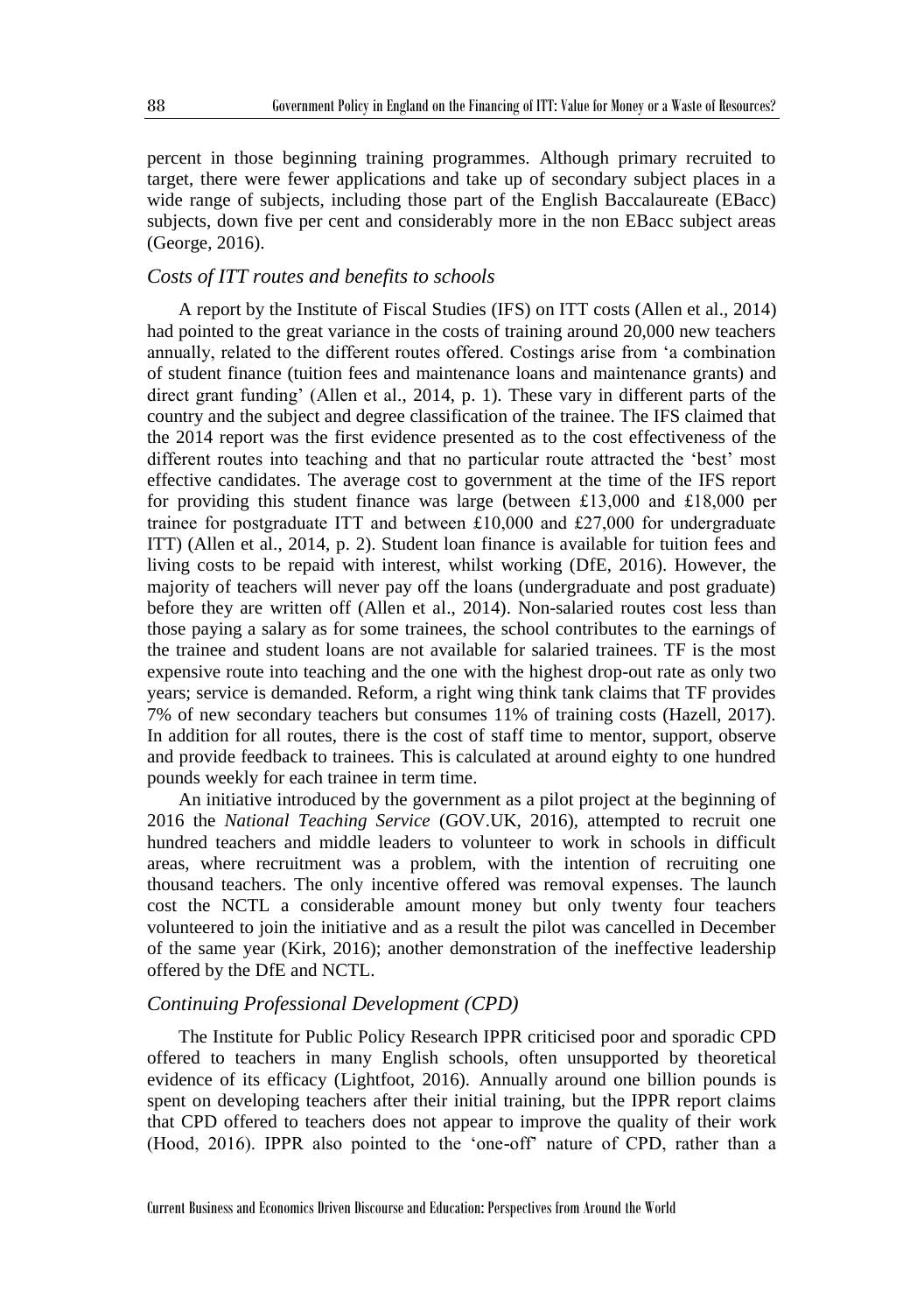developing programme and that provision is not based on well tested research theories. As a result, there is little improvement in teacher quality five years after training has ended. Good consistent CPD aids teachers in developing and becoming experts, who can support colleagues to reach similar goals (Hood, 2016).

### **Research**

In order to discover the effects of the changes made to ITT by the DfE and NCTL, leaders of various ITT programmes were questioned on their experiences in recent years of working with these two bodies and the consequences of the changes to their programmes. The respondents included an Education School Leader at a university, a PGCE SCITT leader, a SCITT primary SD leader and representatives of about twenty schools involved with School Direct and Teach First Programmes. The programmes run by these groups were varied; PGCE (primary, secondary and early years) and SD run by the university and the SCITT and undergraduate programmes at the university. The schools involved in the research were also involved with PGCEs plus SD, TF and some were closely involved with universities or the SCITT for support on theoretical training and assessment of trainees' performances. However, some schools in large academy chains undertook all the school led training (SD, salaried and unsalaried) alone, believing they had sufficient expertise to provide all that was required to train new teachers, though many admitted they had not had much previous experience in this role. Some consortium lead schools had attempted to become SCITTS themselves, seeing this as another source of income. However, in the year 2015/16 funding for SCITTs had been cut and they were finding it difficult to manage their expenses, let alone make money, which had been their expectation.

The greatest changes had occurred in university education departments NCTL cutting numbers on PGCE programmes. This resulted, in one university, being forced to close three successful programmes for secondary subjects, one for a shortage area and the department being forced to agree to accept SD numbers to make up for these financial losses. SD is not as well financed as the previous graduate and registered teacher programmes which it replaced. Finance for undergraduate programmes had also been cut and early years numbers withdrawn for one year and restored in the following year. This caused great difficulty with staffing provision, as did reduction in allotted numbers in various secondary subjects. The university SD route included twenty full days of theory training, (professional and subject knowledge) and recently more schools had asked to be used by the university for placing SD trainees, moving from other providers or their own schemes. The university leader said it was impossible to compare quality of provision, as the programmes were so varied, with some including very little theoretical input. The leader expressed concerns that she had discovered through UCET that due to poor guidance from DfE, schools had been taking on salaried SD trainees without the requisite three years' experience, putting them straight into classrooms on their own and paying them as part timers. She believed this was due to the cuts in funding for SD salaries. This had resulted in DfE re-writing instructions to say that all SD paid trainees must be full time.

The SCITT had lost income due to NCTL cuts to the SD budget and one school and its satellite schools starting to train teachers themselves. When asked if they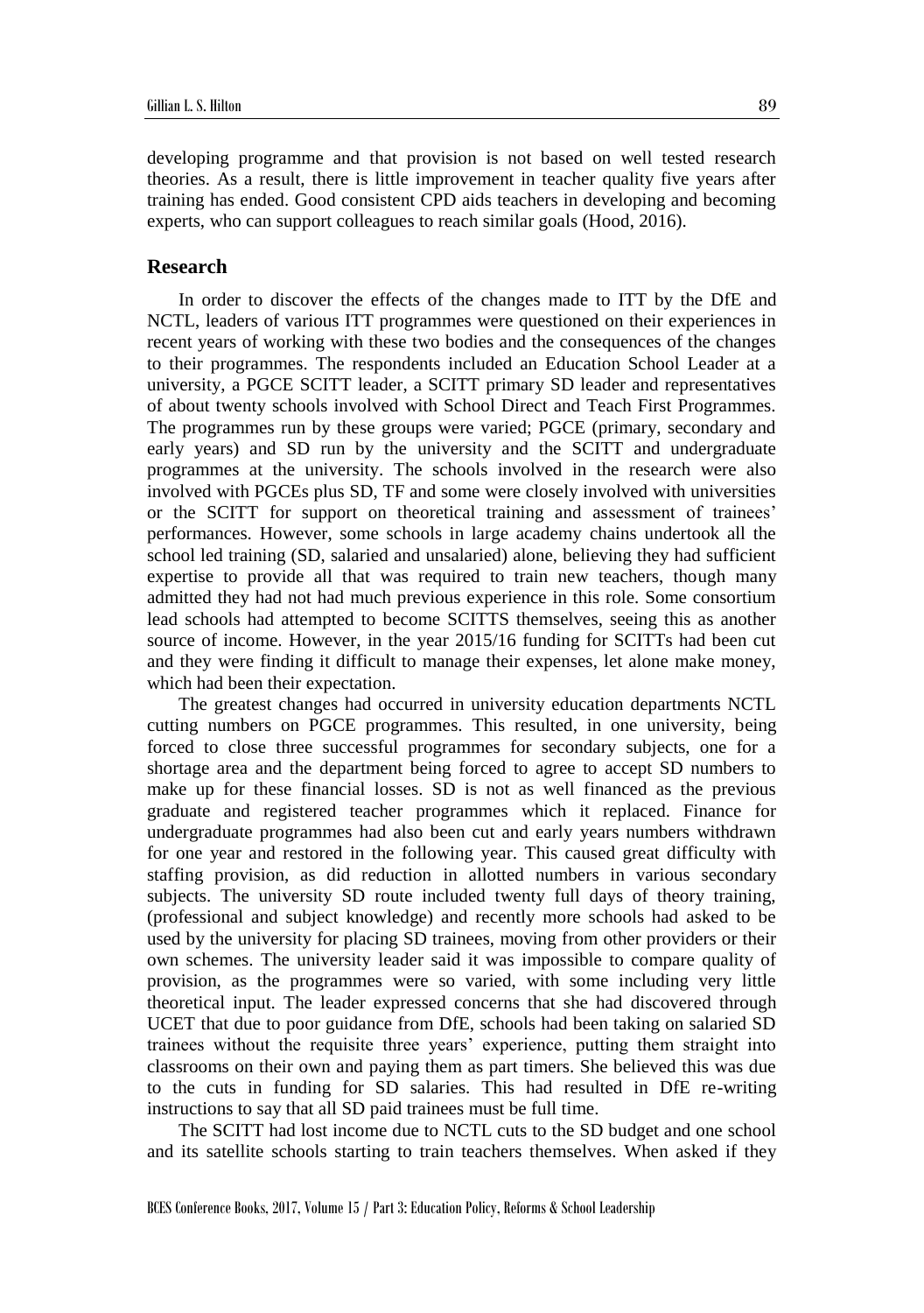were managing to cope, the response from the SCITT was 'it is a constant struggle to provide a high quality programme on a decreasing budget we have lost thousands of pounds of income'. The respondent said that the SCITT was still financially viable but 'only just', due to the enormous competition from neighbouring lead schools providing their own training. They had no links with universities and all their training money was kept and used in-house. The SCITT however, had to charge schools for their input on theory, lesson observation, mentor training and assessment of trainees. However, the lead schools had also suffered from the vacillations of DfE and NCTL with trainee numbers being capped, then uncapped, numbers cut and payments reduced for salaried trainees, meaning the schools had to find more money to provide salaries for trainees.

A series of emails seen by the researcher, at the beginning of the recruitment drive for 2017 entry, castigated NCTL and clearly demonstrated the frustration of many schools and the SCITT, who were being instructed by NCTL to post their vacancies on the area of the University and College Admission Service (UCAS) website allotted to teacher training, before any providers had been allocated numbers. There was a total breakdown in communication between the main players in the recruitment process, causing anger and despair to those in schools attempting to attract new recruits.

The SCITT leader described the interference by the DfE/NCTL in the previous year's recruitment round as 'a fiasco' as the normal method of bidding for training place numbers occurred; numbers granted, but then mid-year all providers were told to recruit as many trainees as they could without restriction, until told to stop by NCTL All programme leaders considered this intervention as a disaster as it caused 'a mad scramble to recruit as many as we could meaning we took on candidates who at other times we might have rejected, believing that better ones often come along at the end of the recruiting period' (SD SCITT primary programme leader). This led to the SCITT being accused of inefficiency by prospective trainees who because of this action, had interview offers withdrawn. The SCITT leader spoke of the problems of dealing with the constant changes in the recruitment process caused by the everchanging instructions received from DfE and NCTL.

When asked how the system could be improved and provide better value for money, the primary SCITT School Direct leader requested a return to former funding patterns with the SCITT being allocated funding to use with schools, rather than NCTL funding schools, who then could decide whether or not to use some training services of a university or a SCITT. This respondent thought, to retain high quality training there needed to be a concentration of funding on providers who offered it, rather than money being given to providers whose quality had, in some cases, not been proven. The university leader complained about the wording of the compliance documents Ofsted used to judge standards as they appeared to be written by 'people at DFE who knew little or nothing about ITT'. Also, the DfE website no longer contains pages of advice for providers who are still waiting to find out the national picture for training place allocations, which the university leader believed was caused by to the 'failure of the centres of excellence initiative' where some chosen but unnamed providers had controversially been allotted three year numbers allocations.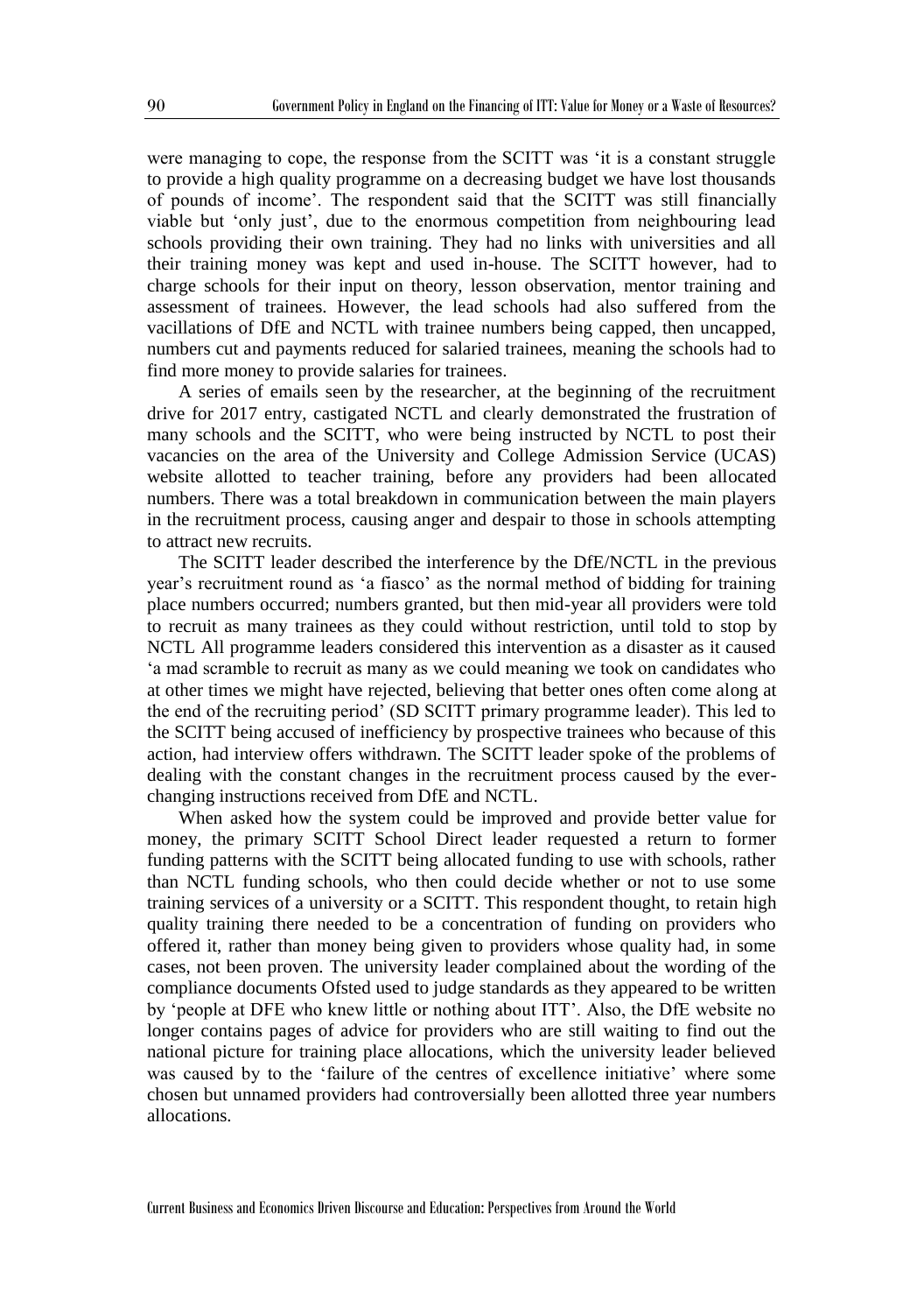Several respondents wanted more support from DFE/NCTL for CPD provision and funding Masters Degrees and expressed concern over the in-house efforts of some lead schools to provide all the CPD for their staff with little or no input from universities where education research is undertaken.

#### **Conclusion**

It is clear from the findings that all is not well in the relationship between the DfE, NCTL and training providers. As the critics of the ITT system point out, the high costs are not providing value for money and the needed trainees are not coming forward, nor is CPD being effective in improving teaching and learning. It is time that DfE, NCTL and education professionals, together with government agencies looked in detail at the evidence as to the cost effectiveness of the diverse and multifaceted routes into teaching and the performance of these in providing the nations' new teachers and evaluate the effectiveness of the leadership of DfE and NCTL so as to improve effectiveness and a sensible use of scarce resources.

#### **References**

- Allen, R., [Belfield](http://www.ifs.org.uk/people/profile/671), C., [Greaves](http://www.ifs.org.uk/people/profile/454), E., Sharp, C. & Walker, M. (2014): *The Costs and Benefits of Different Initial Teacher Training Routes.* Institute for Fiscal Studies, Report R100. London: Institute for Fiscal Studies.
- Boyd, D., Grossman, P., Lankford, H., Loeb, S. & Wyckoff, J. (2005): *How Changes in Entry Requirements Alter the Teacher Workforce and Affect Student Attainment*. National Bureau of Economic Research (NBER), Working Paper no. 11844.
- Coughlan, S. (2016): Schools in debt as funding gap bites. *BBC News Education and Family*, 3 rd November, http://www.bbc.co.uk/news/education-37860725 (Accessed 17.11.2016).
- Decker, P. T., Mayer, D. P. & Glazerman, S. (2004): The effects of Teach for America on students: findings from a national evaluation. *Mathematica Policy Research*, ref. no. 8792-750.
- DfE (2015): *Initial teacher training census for the academic year 2015 to 2016*. England ref SFR 46/2015, 19 November 2015, https://www.gov.uk/government/uploads/system/ uploads/attachment\_data/file/478098/ITT\_CENSUS\_SFR\_46\_2015\_to\_2016.pdf
- DfE (2016): *Get into Teaching*. https://getintoteaching.education.gov.uk/funding-and-salary/ overview (Accessed 18.11.2016).
- George, M. (2016): Drop in numbers starting teacher training and six other findings form today's training census. *TES*, 24<sup>th</sup> November 2016, https://www.tes.com/news/schoolnews/breaking-news/drop-numbers-starting-teacher-training-and-six-other-findingstodays (Accessed 12.12.2016).
- GOV.UK (2016): *National Teaching Service for Teachers and Middle Leaders*. https://www.gov.uk/government/organisations/national-college-for-teaching-andleadership (Accessed 12.12.2016).
- Hanushek, E. A. & Rivkin, S. G. (2006): Teacher quality. In E. A. Hanushek & F. Welch (Eds.) *Handbook of the Economics of Education*, Volume 2. Amsterdam: Elsevier.
- Hazell, W. (2017): Apprentices could offer better value than 'overqualified' Teach Firsters, thinktank suggests. *TES*, 6th February 2017, https://www.tes.com/news/schoolnews/breaking-news/apprentices-could-offer-better-value-overqualified-teach-firsters (Accessed 13.02.2017).